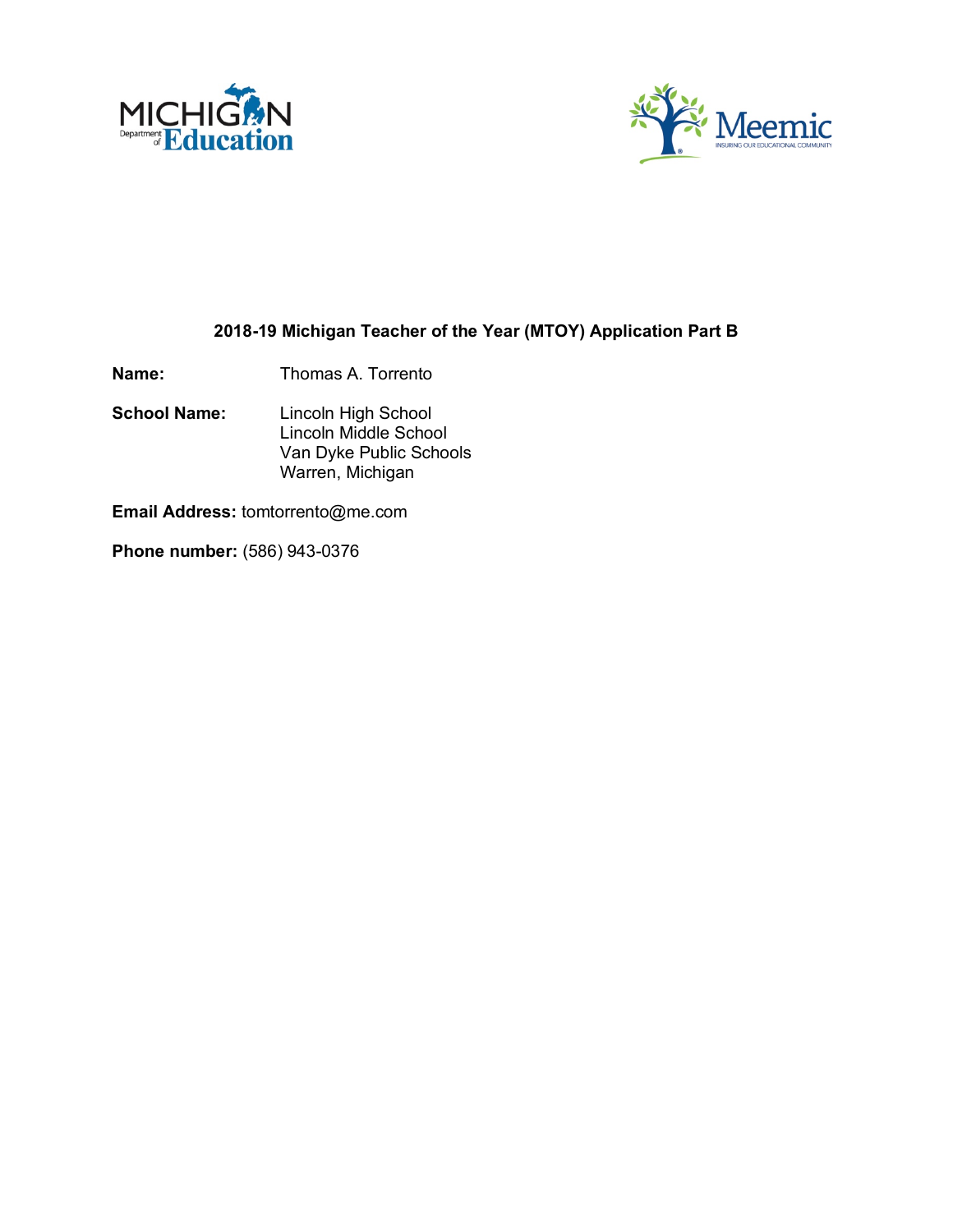### **I. Teaching Excellence**

As a teacher in the Van Dyke Public School system I have spent my career working in a high poverty, urban district which has presented a myriad of difficult situations. However, as the director of bands in Lincoln Middle School over the course of my first 4 years, I was able to isolate many of the issues and break down barriers while fostering relationships with students much easier due to the nature of my classes being structured by grade level.

In 2016, this all changed as the district began downsizing efforts. As a result of the district only retaining one music instructor, my high school band was to meet all in one class. This proved to be the most challenging situation of my career thus far. Placing 77 students from 4 grade levels into a single class created both instructional and non-instructional issues.

On a musical level, the students varied in skill level due to their prior experience in my classes. While many of the seniors had been playing for 8 years, some of the freshmen had only 1 prior year of experience. This ability level disparity was due to my belief that students interested in music and the arts should have the opportunity to participate regardless of the grade level they begin in. This made curriculum mapping extremely difficult as I juggled finding music that would provide adequate challenges to the best players, while not completely overwhelming the novice & beginner musicians. From an age standpoint, having students ranging in age from 14 to 18 also provided communication issues. The maturity level of some combined with the immaturity level of others created many barriers between the students as well as a power struggle between certain student leaders. I needed quickly to find a way to unite the masses for the sake of both the students as well as the music program.

My greatest learning moments as a teacher came from choosing an effective mentor to utilize as a constant sounding board as I grew as a teacher. With this in mind I created a leadership team of the students who I saw with the highest musical potential and the most personal character. After a three-day band leadership summit, we collectively placed every student into a pair - one upperclassmen & one underclassmen. The pairs were responsible for holding each other accountable academically (adhering to the academic rigor 3.0 GPA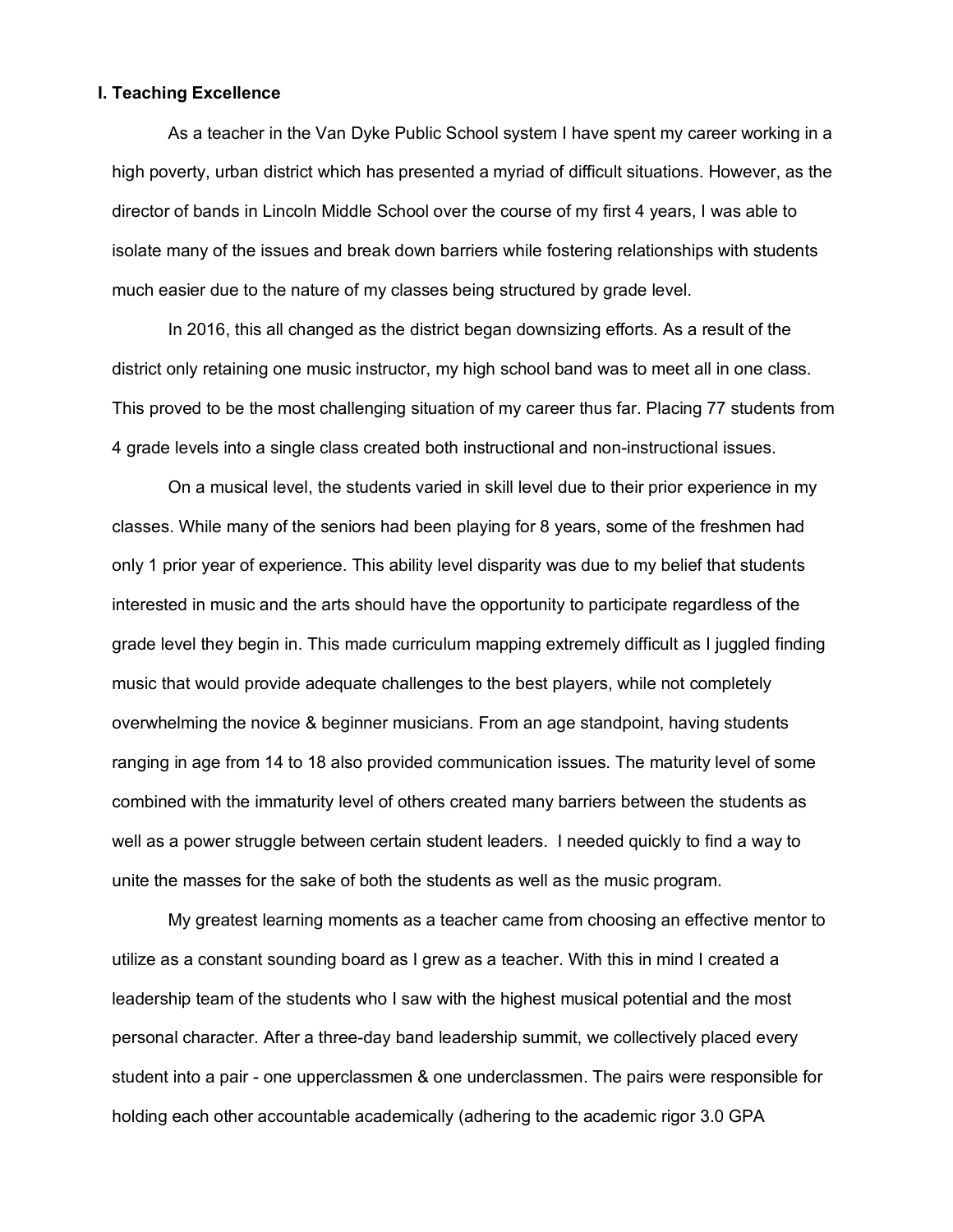requirement to stay off academic probation), musically (learning practice habits and how to work through difficult music), and personally (when life issues arise). The leadership teams' job was to check in with the mentee students to ensure progress and report any issues back to me. Students began to self-motivate and looked forward to helping eachother deal with their struggles finding that many of them shared similar family issues or history. What began as 40 students on academic probation, has now dropped to under 10. The band continues to fervently help our struggling students both inside and outside of the classroom and we have created a culture where it is ok to struggle and even more ok to be perfectly imperfect. This system has created a strong family for many students who do not have much of a support system outside of school.

As the director of bands, I've utilized music as a vehicle for teaching life skills. Some of the main lessons include working together with different people regardless of background, respect of self and others, and most importantly having a sense of pride, patience and understanding. We play music very well, which was reflected in our  $1<sup>st</sup>$  division – superior rating at state band and orchestra festival last year, which was the first in nearly 30 years. However, what we are accomplishing daily transcends any music or ratings we could ever achieve.

According to the Top 10 in 10 Michigan Education Plan, we must recognize that Poverty Matters – not to be used as an excuse, but as a purpose to design a Michigan system of education that motivates and excites *all* children about learning, keeps them in school, and provides them with hope and knowledge for a successful future. It is crucial that as we navigate through this process we understand this point! I articulate this fact to my students daily. I will not let the circumstance that they have been born into define who they are or their futures. Through hard work, perseverance, commitment and the willingness to accept as well as give help when needed anything can be achieved.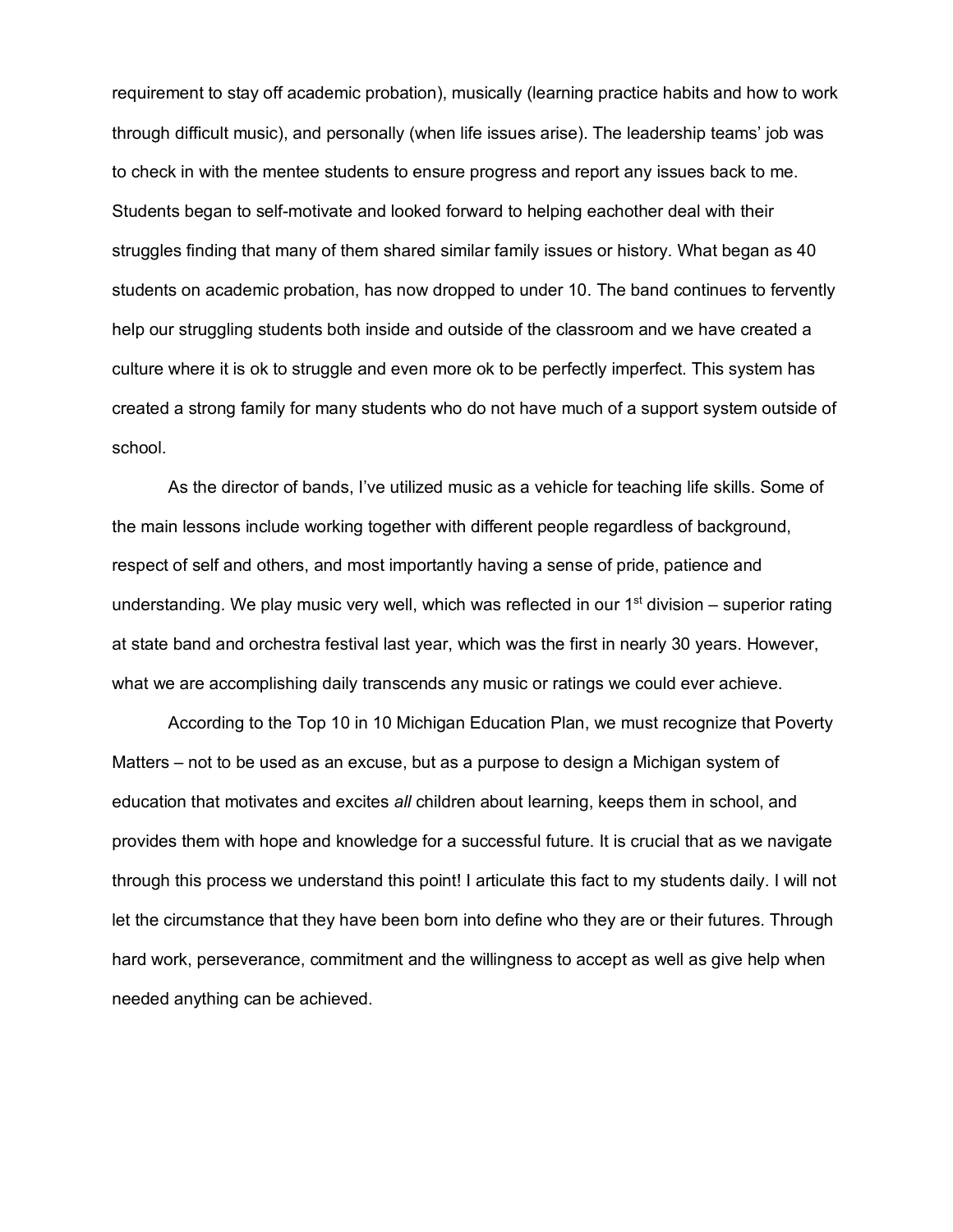### **II. Educational Leadership and Outreach**

Teaching in a high poverty area just outside of Detroit is difficult. The high rental community creates much transiency within the student population. This transiency makes our profession very difficult due to the disparity in skill level between the students in a single class. For this reason, teachers within my district are always looking for professional development that will help them better serve their students, however due to substantial substitute teacher shortages, we worry about being away from our students in fear of what will happen in our absence. Through conversations with teachers from more affluent schools, I have discovered this issue is not regional, but statewide.

As a young teacher I realized that the preparation training I received in college only scratched the surface of what it truly meant to be an educator in the state of Michigan. Through hardship and risk-taking in my formative years, I decided to accept what it was that I didn't know and to network with others who were more experienced to create a community of learning. Over the course of the last six years, while working with my mentor, I have grown exponentially as an educator while continuing to focus on my own development and learning every day! As a result of my own process of growth, I have developed into a very hands-on leader offering up my classroom and students for others within my community of learning to help give insight into great practices in hopes that they too will flourish.

As a leader working with other teachers in a mentorship capacity, I take the time to listen and hear about what they are experiencing. I want to know them, their story, and to feel like I have seen into their classroom before offering any advice or opinion. As teachers, we encourage our students to ask questions throughout the learning process and then to reflect on their experience in hopes of gaining a better understanding of what and how they learn. When working with teachers as a mentor, this same process should be utilized and is a pivotal part of both my teaching process and leadership style. As a hands-on leader both inside and outside of my district, I always listen first before providing insight or direction. Far too often successful people in leadership roles are quick to speak and slow to listen.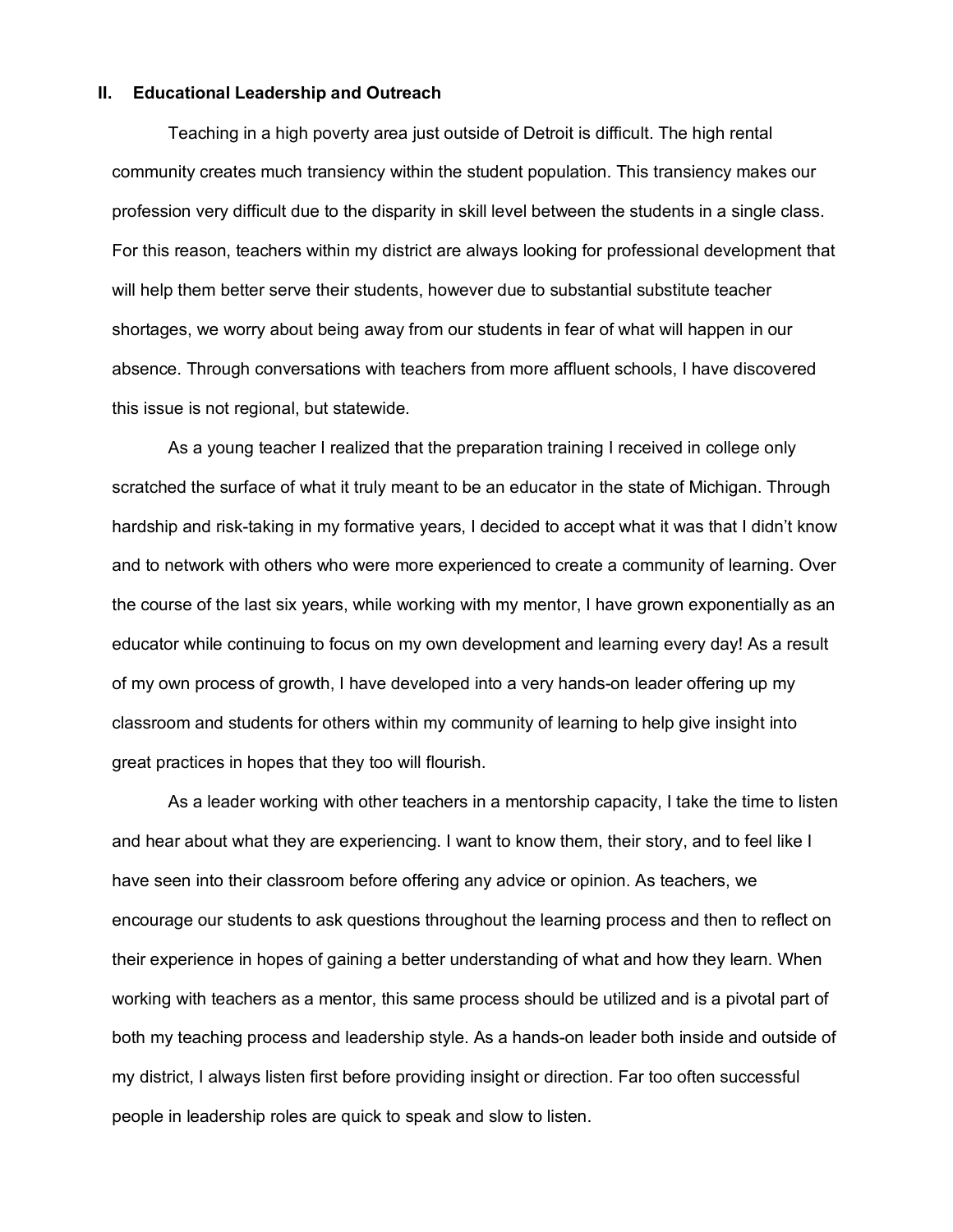Over the last five years I have spent a considerable amount of time at conferences around the state where I have been provided the opportunity to network with many teachers. Additionally, I have presented on "Effective Grant Writing" at the Michigan Music Conference in 2017 to nearly 100 teachers – as a result of being personally responsible for over \$250,000 in funding for my program. Through my presenting, my hope is that I will have provided resources and opportunities for students from all over our fine state. In 2015, I was invited to, and participated in the ECET2 Educational Leadership Conference where I was provided the opportunity to collaborate with some of the best teachers in our state and to learn about and discuss education policy with some of the stakeholders, including Lieutenant Governor Calley.

If provided the opportunity to work alongside education stakeholders, I intend to tell the stories of teachers and students I've met while working and networking within our public school system who feel left behind, overwhelmed or forgotten. As a clinician over the last 3 years for the Madison Heights Band program I have invested time in the training of two band directors and their wonderful students. I look forward to future encounters with those kids and hope that something within the culture of their school changes causing their current director to stick around for a while. The constant teacher turnover has decimated a once strong program. I believe that stakeholders are already aware of the turnover and burnout rates for teachers in our state, and with that in mind I would hope to have the opportunity to continue to have dialogue about our profession to make teaching in Michigan as alluring as it once was!

According to the Top 10 in 10 Michigan Education Plan, we need to have a system that is focused on what is best for children and their learning. With this in mind, our system for teachers needs to allow us the opportunity to teach children as the strong-willed individuals that they are. Society today seems very fragile and broken, from gun violence to racial and gender profiling, and in my district students are coming into the building with so much baggage that learning is truly a difficult task. Teachers must embrace the students as individuals and need to cross the street in order to meet learners where they are. In order to achieve this heightened learning for children, we must also acknowledge what is best for teachers in the same manner.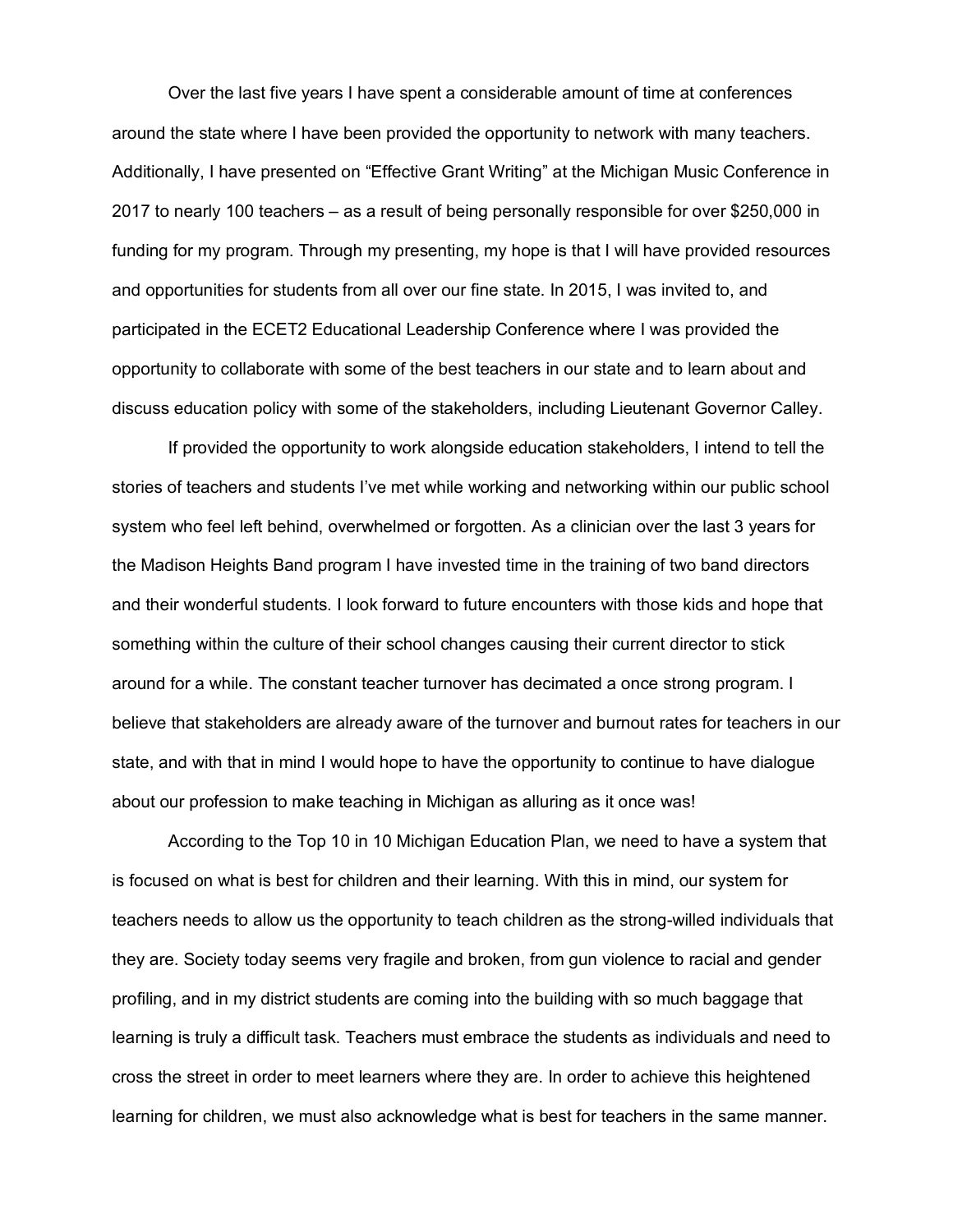#### **III. Educational Issues and Trends**

In Michigan, our public schools cater to more than 1.5 million students Kindergarten through  $12<sup>th</sup>$  grade. As a teacher in Van Dyke Public Schools I can personally attest to the disparity level that exists within a class of 35, therefore can only imagine how spread out the ability levels of our students are across the state. The issue at hand is not whether all students are in the same place within their learning process, but that the quality of education that students are provided is not equitable from school to school, let alone district to district.

Horace Mann created our public school system with the intent of creating "social harmony" and has been quoted as saying it was to be the "great equalizer of men". One does not need to look very far outside of their own classroom to see that this is simply not true. Socioeconomics, school funding, school resources, infrastructure, and parent/guardian involvement create immense learning gaps in our schools. As a teacher in a high poverty district, I have witnessed firsthand the struggles of at-risk students. Additionally, I've also seen the added pressures placed on teachers in this environment as they push to fulfill state mandated standards in preparation for standardized testing. While the Michigan Top 10 in 10 plan addresses the fact that poverty matters, it will be the implementation of supports and systems combined with the proper funding for the continued use of much needed resources that will begin to close the achievement gap that exists within our public schools.

Schools that are based in lower socio-economical areas statistically have higher percentages of students that carry after school jobs in order to assist their guardians with paying the bills at home. In my high school band program, I can personally attest to at least ten students in this position. While the attendance of these amazing kids is excellent, they are frequently behind others within their classes due to their lack of practice outside of school. Without the additional work time, they will continue to have a very difficult time achieving mastery. Fortunately for my students, my academic expectations and peer tutoring have helped them to make up for their loss of time, but this is not a common practice in most schools. I fervently believe that all students can achieve and that all students matter which is why I work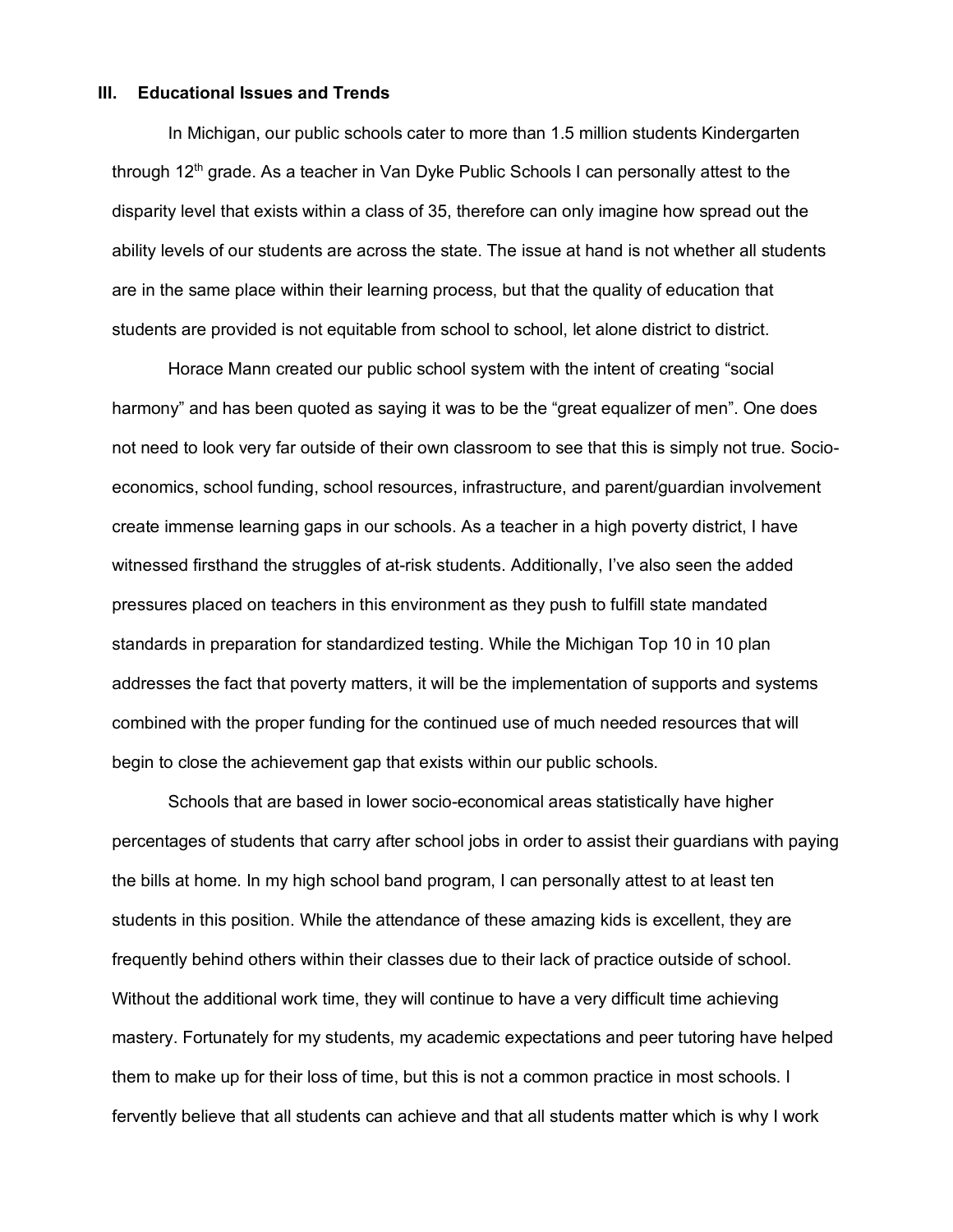so hard on the non-musical aspects of my students. Our state needs excellent teachers willing to go above and beyond because they see the potential in every student.

The Equity Project in New York City was founded in 2009 by a former teacher who was not pleased with the systems in place within public education. While I am usually not an advocate for charter schools, this one is very unique. Through use of a lottery system, while giving preference to underserved students, the middle school has grown to a fifty-member staff who not only teach, but share in administrative duties for the building resulting in an environment where everyone is owning the climate and culture within their school. Additionally, they offer some of the highest teacher salaries in the country to attract and retain the best of the best.

In Michigan, our teaching profession is under attack. The education system in place is antiquated and not evolving along with society. Teachers who were once responsible for simply educating students in their content area are now also responsible for raising the students to understand right vs. wrong as well as how to act in social situations, assuming the role of teacher and parent. State testing is utilized to determine student learning when in reality it only demonstrates a student's ability to regurgitate information. Impoverished schools are facing transiency of students constantly coming and going resulting in teacher burnout, or teachers opting for a career change. In my conversations with many successful, new teachers I am finding that most are very eager to work, but finding their hopes crushed quickly as they enter the profession and see both themselves and their students without the support systems and infrastructure they need to be successful.

If selected, I would make it my mission to initiate difficult conversations with students, teachers, administrators, and parents from a wide variety of places as well as educational stakeholders to help provide insight into what our schools could and should be! Horace Mann's mission of equity for all is not a pipe dream and could absolutely become a reality. As a teacher, I have had a myriad of obstacles thrown my way and I've faced them all head on. If presented the option, I would consider it an honor to fight for educational equity for all students!